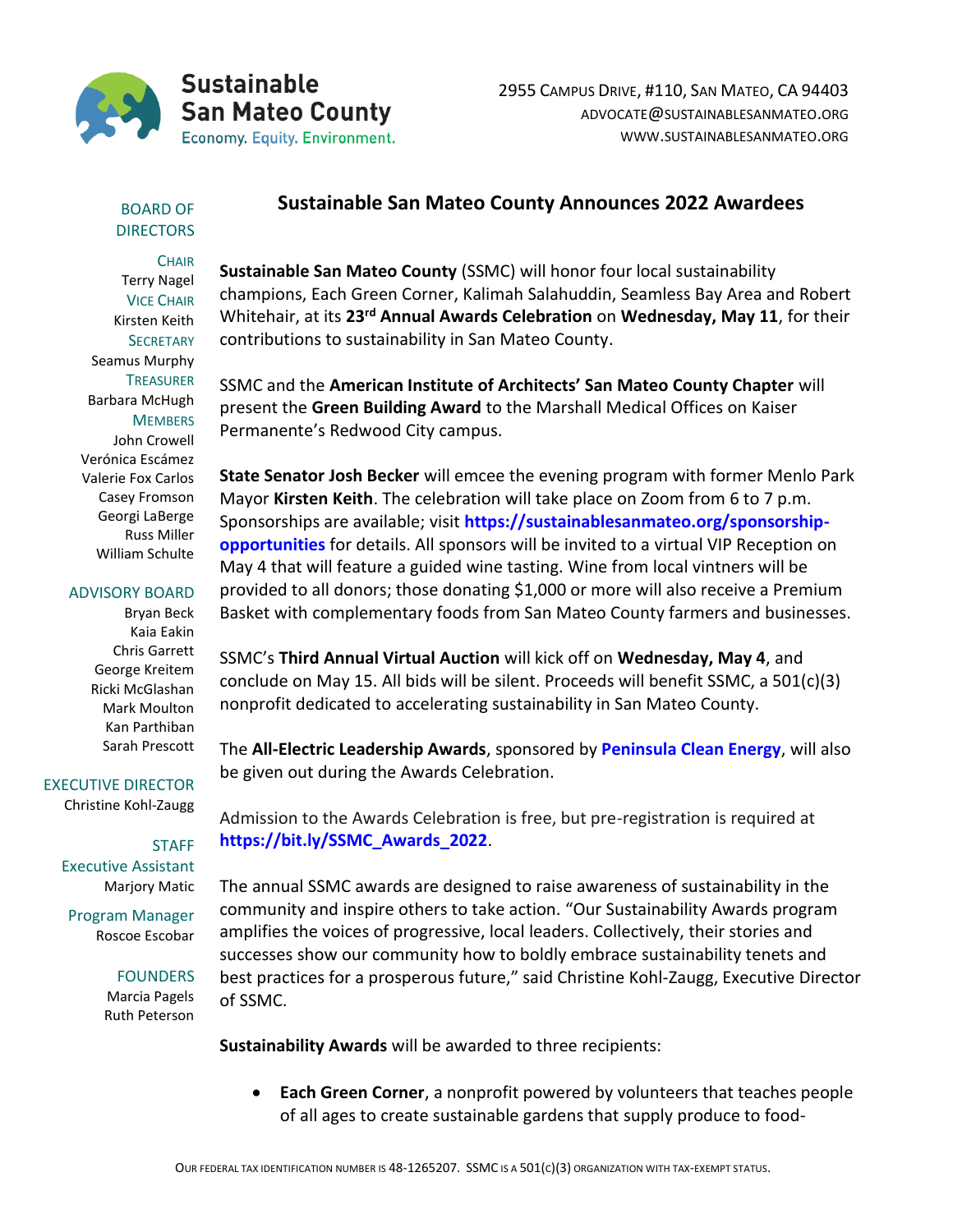Insecure community members in San Mateo County. The county reports that 30 to 40 percent of county residents are food insecure. Sandie Nierenberg founded Each Green Corner because she was convinced that a county as affluent as ours, with many resources and lots of food going into landfill, should help bring healthy food to underserved communities. Each Green Corner educates each site's community in sustainable agricultural practices, creates school gardens that are immersive outdoor learning spaces, trains college interns in nonprofit management as well as cutting-edge agriculture practices, and provides produce and socialization to seniors who invite volunteers to start a garden in a corner of their yards.

- **Kalimah Salahuddin**, a tireless advocate for affordable housing who serves on the boards of the Jefferson Union High School District (JUHSD), Habitat for Humanity and the Housing Leadership Council. Due to strong community advocacy for affordable housing that she spearheaded, 122 new affordable homes will be available this spring to teachers in the JUHSD district, some of whom commute from other counties to work in Daly City. Living close to their jobs will reduce carbon emissions and allow teachers to spend less time commuting. The district is the lowest-funded high school district in San Mateo County, and it serves the most densely populated and racially diverse city in the county. The high cost of housing in the county has caused many teachers to quit their jobs and move away. Because of Kalimah's work, JUHSD will be able to offer stable housing as part of teachers' compensation packages, which will help the district recruit and retain quality teachers.
- **Seamless Bay Area** is a nonprofit working to transform the Bay Area's fragmented public transit systems into a unified, equitable system. Transportation is the largest source of greenhouse gas emissions in the Bay Area, and high-quality public transit is essential for equity. However, traveling throughout the region via public transit is difficult because the 27 transit districts in the nine Bay Area counties have poorly coordinated fare systems and schedules and fragmented decision-making. Cofounders Adina Levin and Ian Griffith aim to make public transportation a viable option throughout the Bay Area. By organizing more than 200 diverse residents and over 80 organizations, their advocacy galvanized the adoption of a regional fare policy vision supporting integrated and affordable fares, including a pilot all-agency transit pass slated for mid-2022 and free transfers between agencies in 2023.

The **Ruth Peterson Award**, established in memory of a dedicated SSMC leader, will be presented to longtime SSMC member and volunteer **Robert Whitehair**. A resident of San Mateo County for four decades, he was an active volunteer with SSMC during its early years and became more actively involved again in 2018, with a focus on resolving the climate crisis and supporting the need for affordable housing for low- and extremely low-income residents in San Mateo County. While serving as SSMC's Vice Chair, he was one of the key writers of the 2021 Indicators Report, "Equitable Housing," and he helped develop and research SSMC's new Sustainability Dashboard, which measures city progress on sustainability issues. Professionally, he spent 20 years in the public sector and 25 years in the private sector managing large infrastructure projects.

The new **Marshall Medical Offices,** located on the Kaiser Permanente Redwood City medical center campus, have been selected to receive the **2022 Green Building Award**, cosponsored by